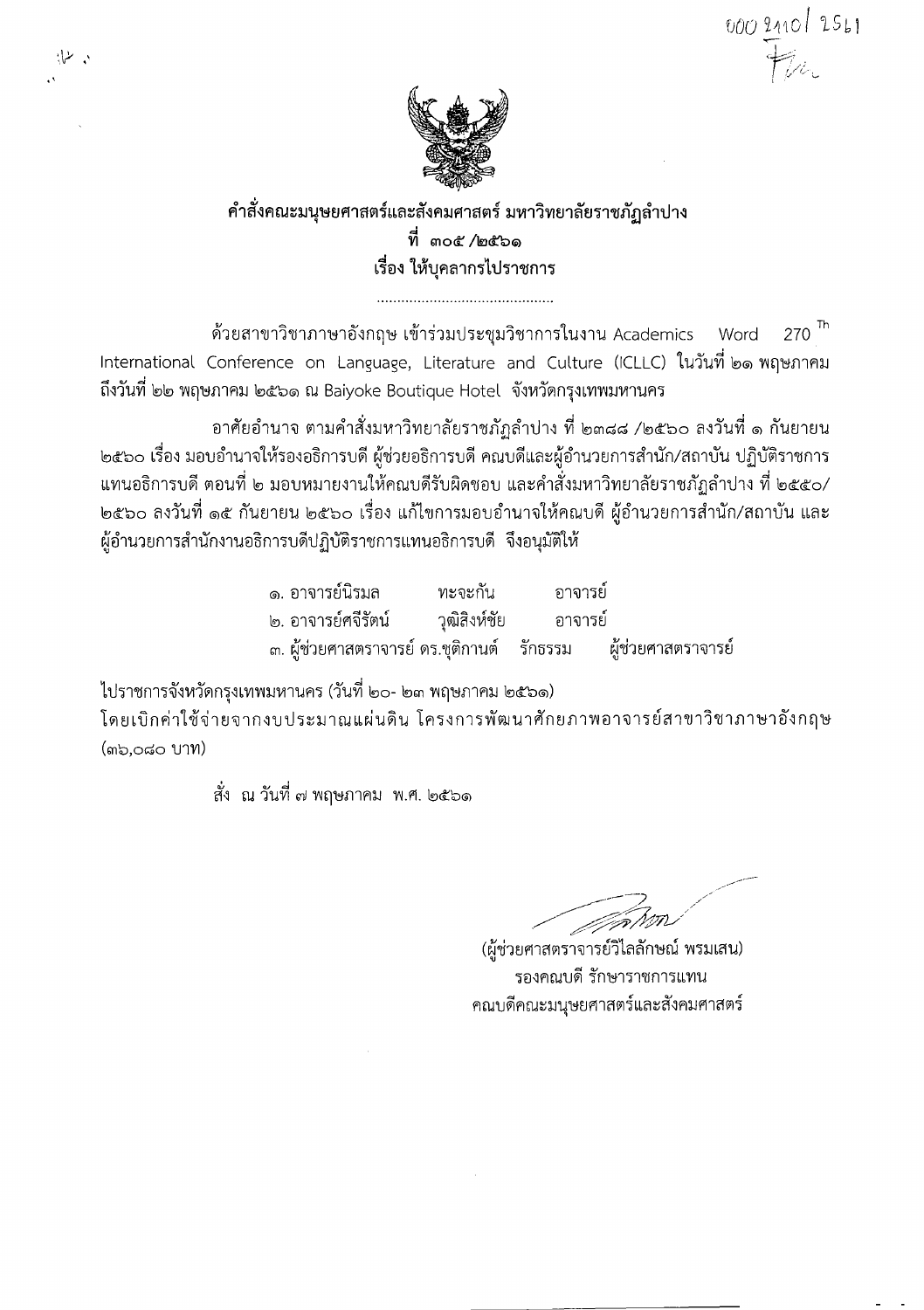

 $\hat{\mathbf{c}}$ 

# บันทึกข้อความ

| ที่<br>/2561                                                                     | วันที่ 4. เดือนพฤษภาคมพ.ศ. 2561                                                                                                                                   |
|----------------------------------------------------------------------------------|-------------------------------------------------------------------------------------------------------------------------------------------------------------------|
| เรื่อง ขออนุญาตไปราชการ                                                          |                                                                                                                                                                   |
| เรียน อธิการบดีมหาวิทยาลัยราชภัฏลำปาง                                            |                                                                                                                                                                   |
|                                                                                  | สิ่งที่ส่งมาด้วย รายละเอียดงาน Academics World 270 <sup>th</sup> International Conference on Language, Literature and Culture (ICLLC)                             |
|                                                                                  | จำนวน 1 ชุด, จดหมายตอบรับการเข้าร่วมงานประชุมวิชาการนานาชาติ จำนวน 3 ชุด ……………………………………………………………………                                                               |
|                                                                                  |                                                                                                                                                                   |
|                                                                                  |                                                                                                                                                                   |
|                                                                                  |                                                                                                                                                                   |
|                                                                                  | มีความประสงค์จะไปราชการเพื่อ (✔) อบรม/ประชุม/สัมมนา ( )นิเทศ นศ. ( )ติดต่อราชการ เรื่อง….Academics.World.270"……………                                                |
|                                                                                  |                                                                                                                                                                   |
|                                                                                  |                                                                                                                                                                   |
|                                                                                  |                                                                                                                                                                   |
|                                                                                  |                                                                                                                                                                   |
| เพื่อใช้ในรายการดังต่อไปนี้ - ค่าลงทะเบียน 19,500บาท - ค่าที่พัก3วัน 2ห้อง       | .<br>การไปราชการครั้งนี้ ข้าพเจ้า   (   ) ไม่ขอเบิกค่าใช้จ่ายใด ๆ    (✔) ขอเบิกค่าใช้จ่าย  เป็นจำนวนเงินรวมทั้งสิ้น……………36,080……บาท<br>้เป็นเงิน <u>9,450</u> บาท |
|                                                                                  | - ค่ายานพาหนะ <sub>---------</sub> 4,130 <sub>-------</sub> บาท  - ค่าเบี้ยเลี้ยง <u>- 4 วัน 3</u> คน                                                             |
|                                                                                  | ้เป็นเงิน <sub></sub> 2,400บาท                                                                                                                                    |
|                                                                                  | - ค่าน้ำมันเชื้อเพลิง กิโลเมตรละ <sub></sub> บาท จำนวน <sub>กิโลเมตร</sub>                                                                                        |
| จึงเรียนมาเพื่อโปรดพิจารณาอนุญาต                                                 |                                                                                                                                                                   |
| * วันไปงาชกร เป็น ชั่วมีใด ภาคเรียน 2/2560                                       |                                                                                                                                                                   |
|                                                                                  | (นางสาวนิรมล ทะจะกัน)                                                                                                                                             |
|                                                                                  |                                                                                                                                                                   |
| ความเห็นของงานยานพาหนะ                                                           | (1) ความเห็นของคณบดี,ผู้อำนวยการ,หัวหน้าหน่วยงาน                                                                                                                  |
| ( ) สามารถให้บริการรถได้<br>( ) ไม่สามารถให้บริการรถได้ เนื่องจากรถยนต์ติดราชการ | ( ) อนูญาต<br>(/) เห็นควรอนุญาต โดยขออนุมัติค่าใช้จ่ายจากเงิน                                                                                                     |
|                                                                                  | (< ) งปม. ( ) เงินรายได้ ( ) อื่น ๆ                                                                                                                               |
| ลงชื่อ.                                                                          |                                                                                                                                                                   |
|                                                                                  |                                                                                                                                                                   |
|                                                                                  | ในวงเงิน<br>โครงการพัฒนาอักรถานปอฟเรีย ตางใช้เงา ลองเจ้าควิโต<br>โครงการพัฒนาอักรถานปอฟเรีย ตางใช้เงา ลองเจ้าความ                                                 |
| ( ) เนื่องจากเป็นวันหยุดราชการ จึงเห็นควรให้หน่วยงาน                             | 102001190221<br>กิจกรรม                                                                                                                                           |
| ที่ขอใช้รถยนต์ เบิกค่าตอบแทนการปฏิบัติงานนอกเวลา                                 | ลงชื่อ                                                                                                                                                            |
| ราชการให้พนักงานขับรถยนต์ตามระเบียบ                                              |                                                                                                                                                                   |
|                                                                                  |                                                                                                                                                                   |
| (2) ความเห็นของ ผอ.กองนโยบายและแผน (กรณีใช้งบกลาง)                               | (3) ความเห็นของหัวหน้างานวิเคราะห์นโยบายและแผน                                                                                                                    |
| ได้ตรวจสอบแล้ว เห็นว่า                                                           | ได้ตรวจสอบแล้ว เห็นว่า                                                                                                                                            |
|                                                                                  |                                                                                                                                                                   |
| ลงชื่อ                                                                           |                                                                                                                                                                   |
|                                                                                  | //                                                                                                                                                                |
| (4) ความเห็นของคณบดี                                                             | $\langle \cdot \rangle$ อนุญาตและอนุมัติค่าใช้จ่ายตามเสนอ                                                                                                         |
| ( ) อนุญาต                                                                       | ()อื่น ๆ…………………                                                                                                                                                   |
| ( ่∙∕) เห็นควรอนุญาต                                                             |                                                                                                                                                                   |
| ( ) อื่น ๆ                                                                       | ลงชื่อ                                                                                                                                                            |
| ลงชื่อ                                                                           |                                                                                                                                                                   |
|                                                                                  |                                                                                                                                                                   |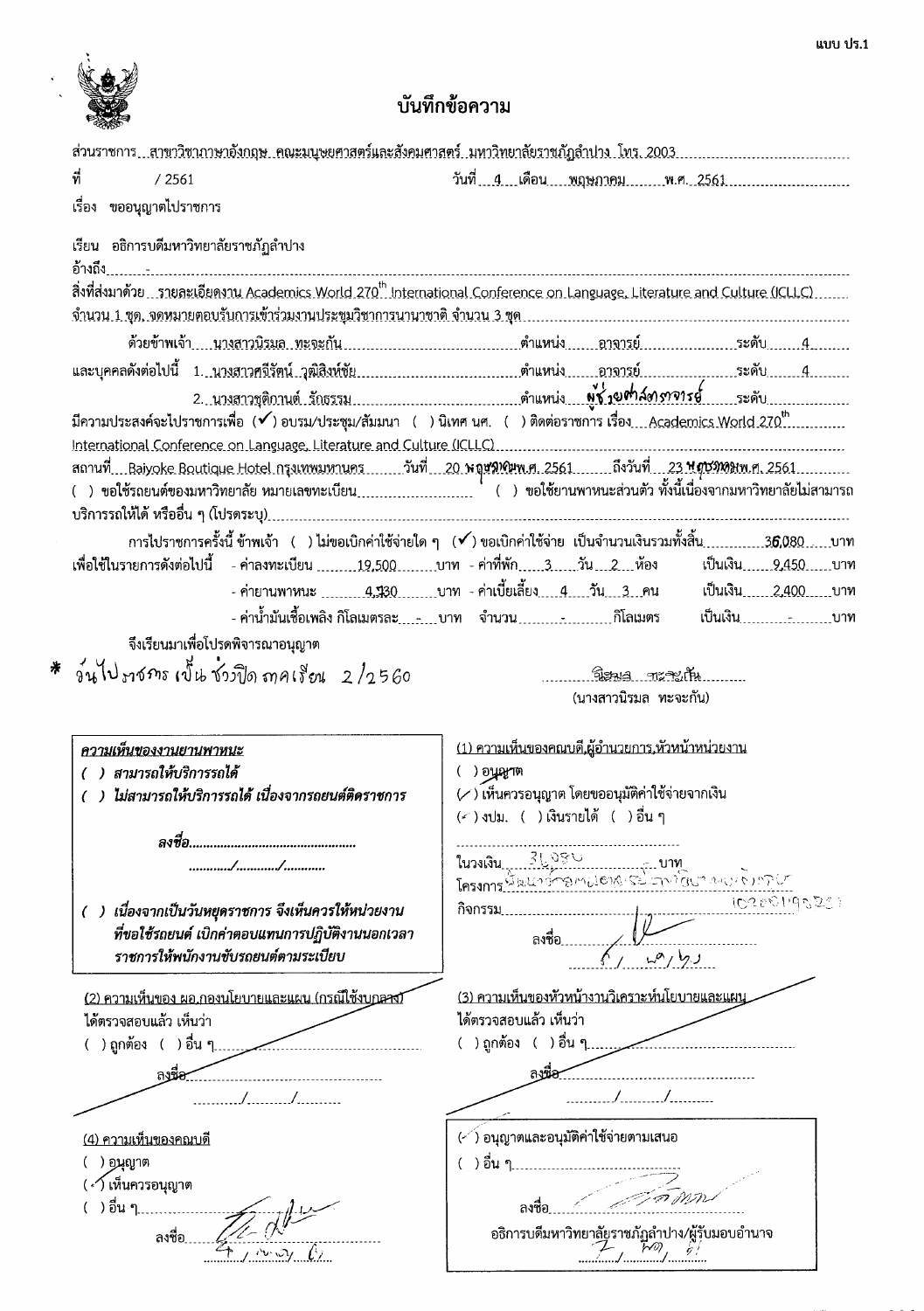



| rence Infor                           |
|---------------------------------------|
| <b>Academicsworld Home</b>            |
| <b>Upcoming Conference</b>            |
| Home                                  |
| Call for Papers                       |
| <b>Conference Committee</b>           |
| į<br>Tentative Conference Programme   |
| Conference Program                    |
| <b>Conference Venue</b>               |
| Become a Reviewerer                   |
| Payment                               |
| Awards                                |
| Membership                            |
| World Research library                |
| <b>Conference Gallery</b>             |
| Visa Information                      |
| <b>Invitation Letter</b>              |
| <b>INSTRUCTIONS for PRESENTATIONS</b> |
| <b>Paper Submission</b>               |

Paper Submission

**Conference Registration** 

**Registration Fees** 

Academics World 270th International Conference on Language, Literature and Culture (ICLLC) will be held at Bangkok, Thailand on 21st - 22nd May, 2018.

The Academics World 270th International Conference on Language, Literature and Culture (ICLLC) aims to bring together leading academic scientists, researchers and research scholars to exchange and share their experiences and research results about all aspects of Development in Language, Literature and Culture. It also provides the premier interdisciplinary forum for researchers, practitioners and educators to present and discuss the most recent innovations, trends, and concerns, practical challenges encountered and the solutions adopted in the fields of Development in Language, Literature and Culture.

## **Call for Contributions**

All honourable authors are kindly encouraged to contribute to and help shape the conference through submissions of their research abstracts, papers and e-posters. Also, high quality research contributions describing original and unpublished results of conceptual, constructive, empirical, experimental, or theoretical work in all areas of Engineering and Technology are cordially invited for presentation at the conference. The conference solicits contributions of abstracts, papers and e-posters that address themes and topics of the conference, including figures, tables and references of novel research material

### **Conference Proceedings**

All submitted conference papers will be blind peer reviewed by three competent reviewers. The post conference proceedings will be published in the International Science Index and submitted to be indexed in the Thomson Reuters, CiteSeerX, Google Books and Google Scholar, EBSCO, SCOPUS, ERA and ProQuest. The conference proceedings book and certificate of presentation will be distributed to the conference participants at the conference registration desk.

#### Sponsorship

This Conference is sponsored by The IIER (International Institute of Engineers and Researchers). The conference would offer a large number of invited lectures from renowned speakers all over the country. The Best paper awards will be given for the papers judged to make the most significant contribution to the conference.

### **Important Dates**

| Paper submissions                                |  |
|--------------------------------------------------|--|
| Notification of acceptance                       |  |
| Final paper submission and authors' registration |  |
| Conference Dates                                 |  |
|                                                  |  |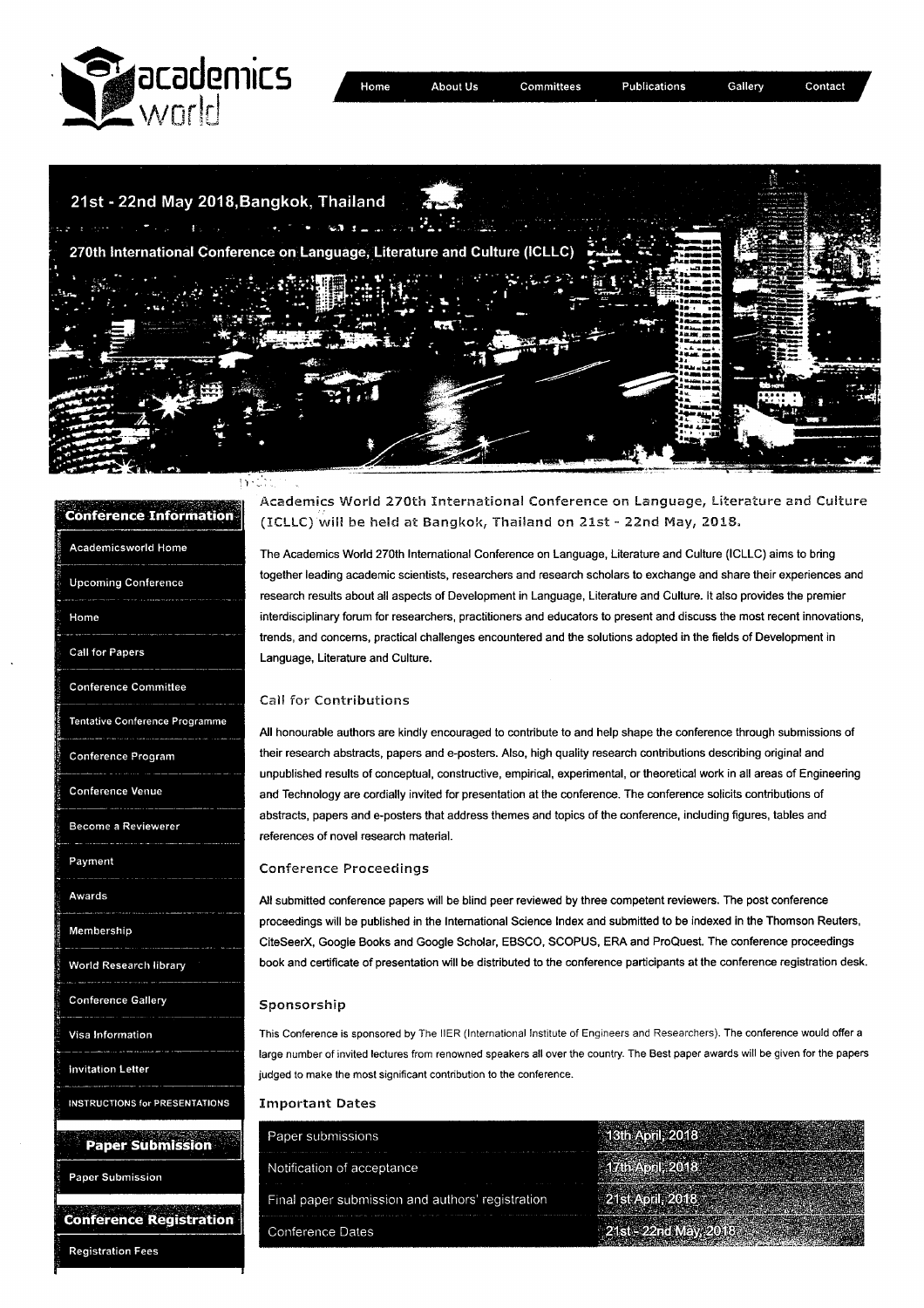## Author **Information**

## **Download**

| <b>Registration Form</b>          |  |
|-----------------------------------|--|
| <b>Listener Registration Form</b> |  |
|                                   |  |
| <b>Sample Paper</b>               |  |

### **Indexing** / **Supported by**

- 1. Each Paper will be assigned Digital Object Identifier (DOT) from Cross Ref.
- 2. The proceeding shall be submitted to CNKI, Google Scholar, DRJI, DOAJ, CiteseerX etc. for Indexing
- 3. The Printed Proceedings will be published with ISBN Numbers.
- 4. The Proceeding will be archived in World Research Library i.e. www.worldresearchlibrary.org
- 5. One Excellent Paper will be selected from each oral session.
- 6. All the Selected Papers will be Published in Journals After Peer Review Process and Assessment.
- 7. Conference pictures are now available in conferencegallery.com

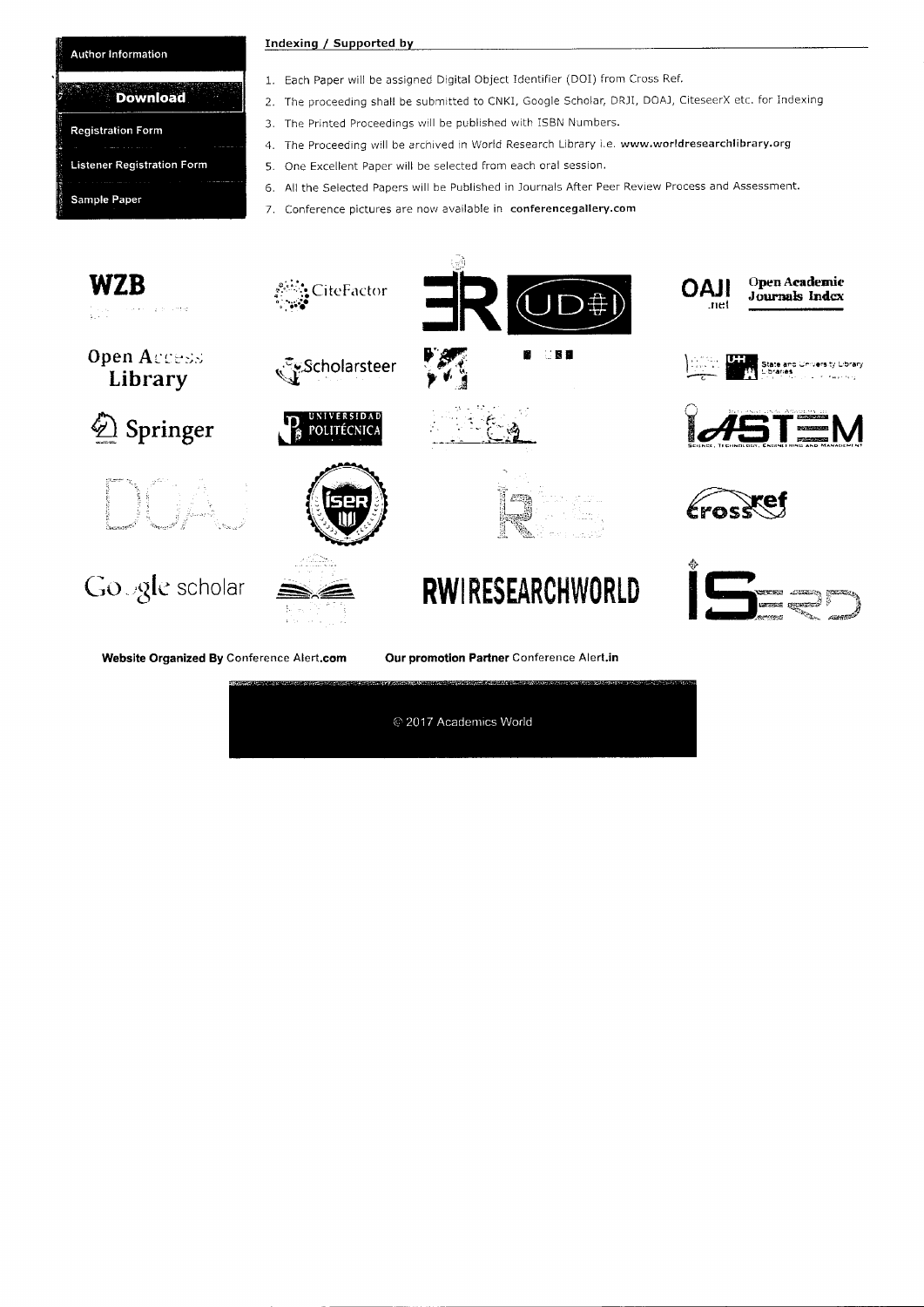

| lome |  | About l |  |
|------|--|---------|--|
|      |  |         |  |



| <b>Conference Information</b>  | Con          |  |
|--------------------------------|--------------|--|
|                                | 9:30         |  |
| Academicsworld Home            | 9:4!         |  |
| <b>Upcoming Conference</b>     | 10:0         |  |
|                                | 10:          |  |
| Home                           | 1:00         |  |
| <b>Call for Papers</b>         | 1:30<br>4:30 |  |
| <b>Conference Committee</b>    |              |  |
| Tentative Conference Programme |              |  |
| <b>Conference Program</b>      |              |  |
| <b>Conference Venue</b>        |              |  |
| Become a Reviewerer            |              |  |
| Payment                        |              |  |
| Awards                         |              |  |
| Membership                     |              |  |
| World Research library         |              |  |
| <b>Conference Gallery</b>      |              |  |
| Visa Information               |              |  |
| <b>Invitation Letter</b>       |              |  |
| INSTRUCTIONS for PRESENTATIONS |              |  |
| <b>Paper Submission</b>        |              |  |
| Paper Submission               |              |  |
| mar                            |              |  |

**Registration Fees** 

## **Iference Program**

9:30 AM - 9:45 AM 9:45 AM - 10:00 AM 10:00AM- 10:15AM 10:15 AM - 1:00 PM 1:00 PM - 1:30 PM 0 PM - 4:30 PM 4:30 PM - 5:00 PM

Registration Inaugural Session Tea Break Pre-lunch Technical Session Lunch Post- lunch Technical Session Certificate distribution & Award Ceremony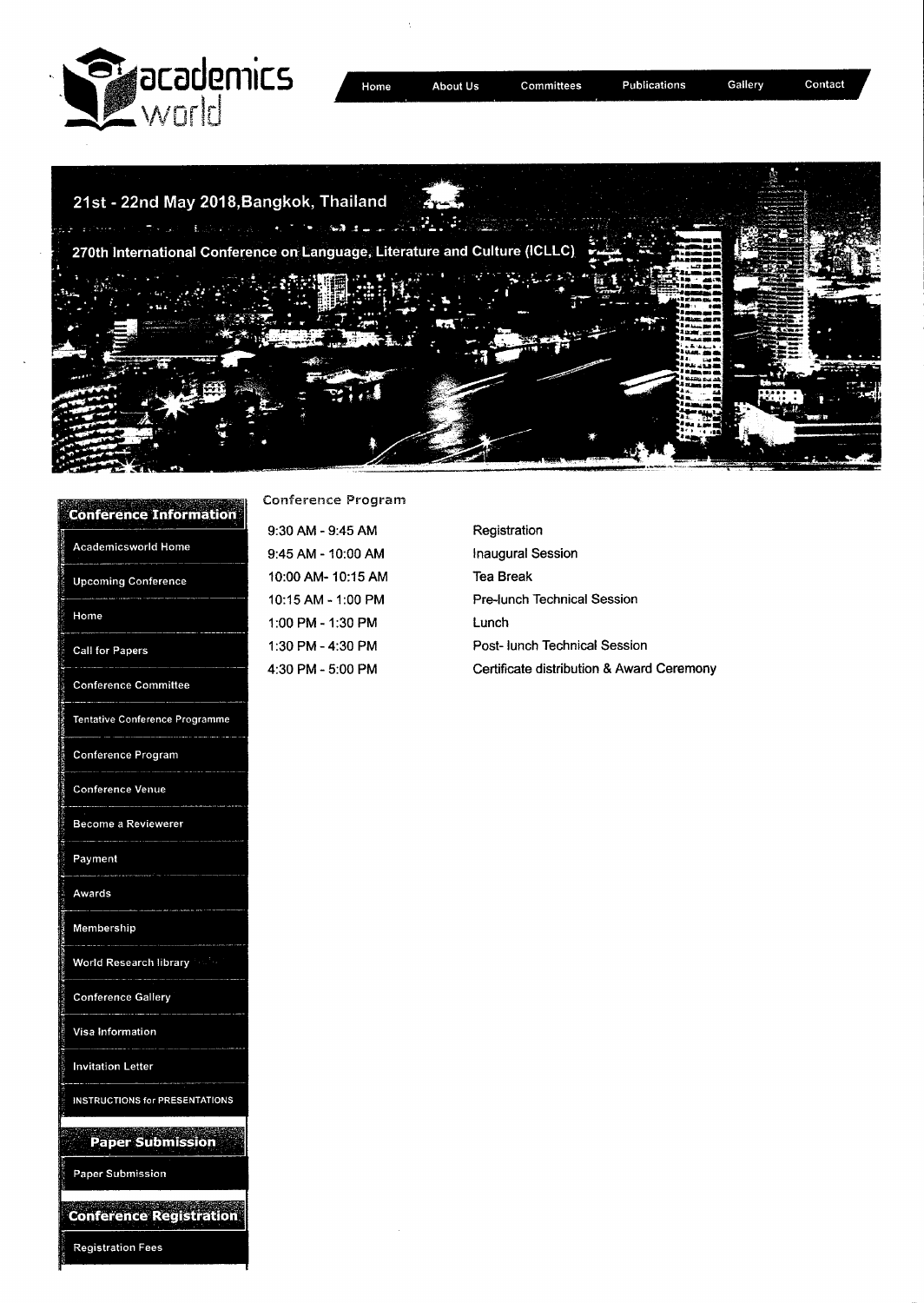



| <b>Conference Information</b>                              | Registration                                                                                                                                                                                                     |                                                                                                                      |
|------------------------------------------------------------|------------------------------------------------------------------------------------------------------------------------------------------------------------------------------------------------------------------|----------------------------------------------------------------------------------------------------------------------|
| <b>Academicsworld Home</b>                                 | *ONE Registration Fee Includes the following for the Registered authors:                                                                                                                                         |                                                                                                                      |
|                                                            | • 1- Welcome reception                                                                                                                                                                                           |                                                                                                                      |
| <b>Upcoming Conference</b>                                 | • 2- Printed Name Card                                                                                                                                                                                           |                                                                                                                      |
|                                                            | • 3- Conference Folder or Bag                                                                                                                                                                                    |                                                                                                                      |
| Home                                                       | • 4- Participation in the technical program                                                                                                                                                                      |                                                                                                                      |
| Call for Papers                                            | • 5- Printed Participation & presentation Certificate                                                                                                                                                            |                                                                                                                      |
|                                                            | • 6- Printed Proceedings                                                                                                                                                                                         |                                                                                                                      |
| <b>Conference Committee</b>                                | • 7- Coffee breaks on the presentation day                                                                                                                                                                       |                                                                                                                      |
|                                                            | • 8- Lunch on the presentation day                                                                                                                                                                               |                                                                                                                      |
| Tentative Conference Programme                             | • 9- Banquet                                                                                                                                                                                                     |                                                                                                                      |
| Conference Program                                         | Once Your paper is accepted the registration process begins, you have to complete the following four steps.                                                                                                      |                                                                                                                      |
| <b>Conference Venue</b>                                    |                                                                                                                                                                                                                  |                                                                                                                      |
| Become a Reviewerer                                        | <b>Step 1 - Registration Fee</b><br>It is mandatory for at least one author of an accepted paper to register in order for the paper to appear in the                                                             |                                                                                                                      |
|                                                            |                                                                                                                                                                                                                  | proceedings and included in the Technical Program. If an author has got more than one accepted papers, there will be |
| Payment                                                    |                                                                                                                                                                                                                  |                                                                                                                      |
| discount on additional papers registration.                |                                                                                                                                                                                                                  |                                                                                                                      |
| Awards                                                     | In case of First paper, FULL FEE will be charged and in case of additional papers 50% of the total fee per additional<br>paper will be charged (only if the same author is being registered for all the papers). |                                                                                                                      |
| Membership                                                 | Please see the FEE in the main page of the conference.                                                                                                                                                           |                                                                                                                      |
|                                                            |                                                                                                                                                                                                                  | The regular fee will be charged upto 6 pages and after that additional USD 20 per additional page will be charged.   |
| World Research library                                     |                                                                                                                                                                                                                  |                                                                                                                      |
|                                                            |                                                                                                                                                                                                                  |                                                                                                                      |
| <b>Conference Gallery</b>                                  |                                                                                                                                                                                                                  | <b>Registration Fee</b>                                                                                              |
|                                                            |                                                                                                                                                                                                                  |                                                                                                                      |
| Visa Information                                           | Authors (IIER & IEEE Member)                                                                                                                                                                                     | <b>270 USD</b><br><b>280 USD</b>                                                                                     |
| <b>Invitation Letter</b>                                   | Authors (Student Non Member)<br><b>Authors (Non Member)</b>                                                                                                                                                      | 330 USD                                                                                                              |
|                                                            | Listeners                                                                                                                                                                                                        | <b>160 USD</b>                                                                                                       |
| <b>INSTRUCTIONS for PRESENTATIONS</b>                      | <b>Additional Paper</b>                                                                                                                                                                                          | <b>200 USD</b>                                                                                                       |
|                                                            | <b>Additional Page</b>                                                                                                                                                                                           | <b>20 USD</b>                                                                                                        |
| <b>Paper Submission</b>                                    | Extra Proceeding                                                                                                                                                                                                 | 50 USD                                                                                                               |
| Paper Submission                                           | For the authors who have difficulties to pay US Dollars, such as Iran, please pay Euros as: 1 Euro = 1.25 USD                                                                                                    |                                                                                                                      |
| <b>Conference Registration</b><br><b>Registration Fees</b> | <b>VISA</b>                                                                                                                                                                                                      | Online payment is available at                                                                                       |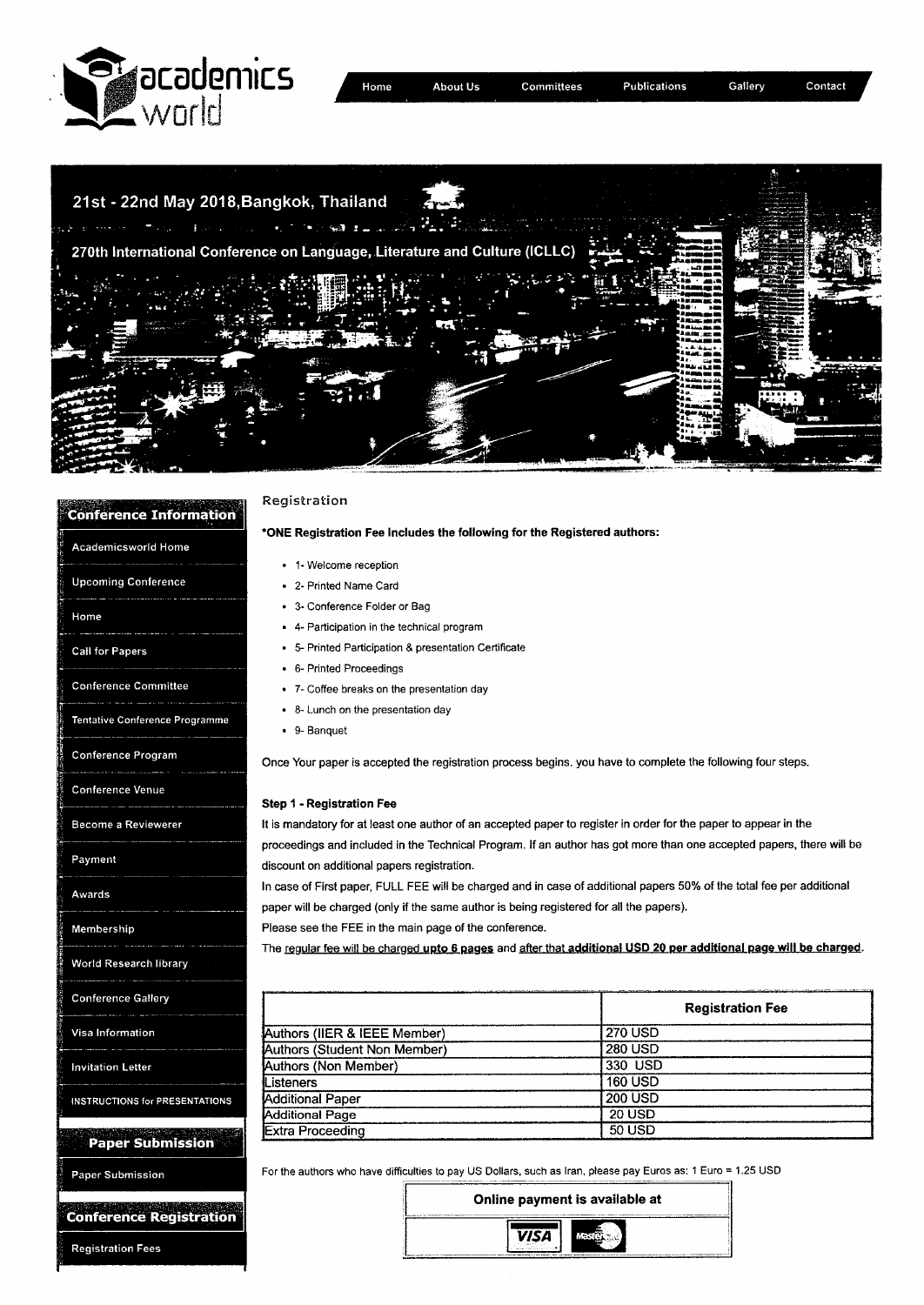## Author Information

## **Dôwnloäd**

Registration Form

Listener Registration Form

Sample Paper

## or use the LINK: http://academicsworld.org/PAYMENT/all\_payment.php

### Step 2- Copyright Transfer

Authors have to sign (for the individual paper)registration Form, and email that in PDF/JPG/PNG format.

### Step 3-Camera Ready Paper submission

All the paper must adhere to The Academics world double column guidelines and must be submitted as Microsoft word DOC or DOCX format. So that the necessary fine tuning can be done. If the author is NOT able to format the Academics World Provides the formatting facility without any extra charges.

### **Step 4- Registration**

**ONLY** Email the filled registration form (.doc/.docx format) + final paper/poster/abstract (.doc/.docx format) that you like to publish in the conference proceedings at email id: info@academicsworld.org

One registration is must to publish a paper and in that ONLY one person can attend the conference and can get all as mentioned in \*ONE Registration Fee above. If coauthor also like to register then each coauthor has to pay the USD 150 inorder to get registered and get all things as covered in \*ONE Registration Fee above.

If author has more than one paper in the same conference then the author has to pay ONLY 50% of the total fee **in order to publish the additional paper.**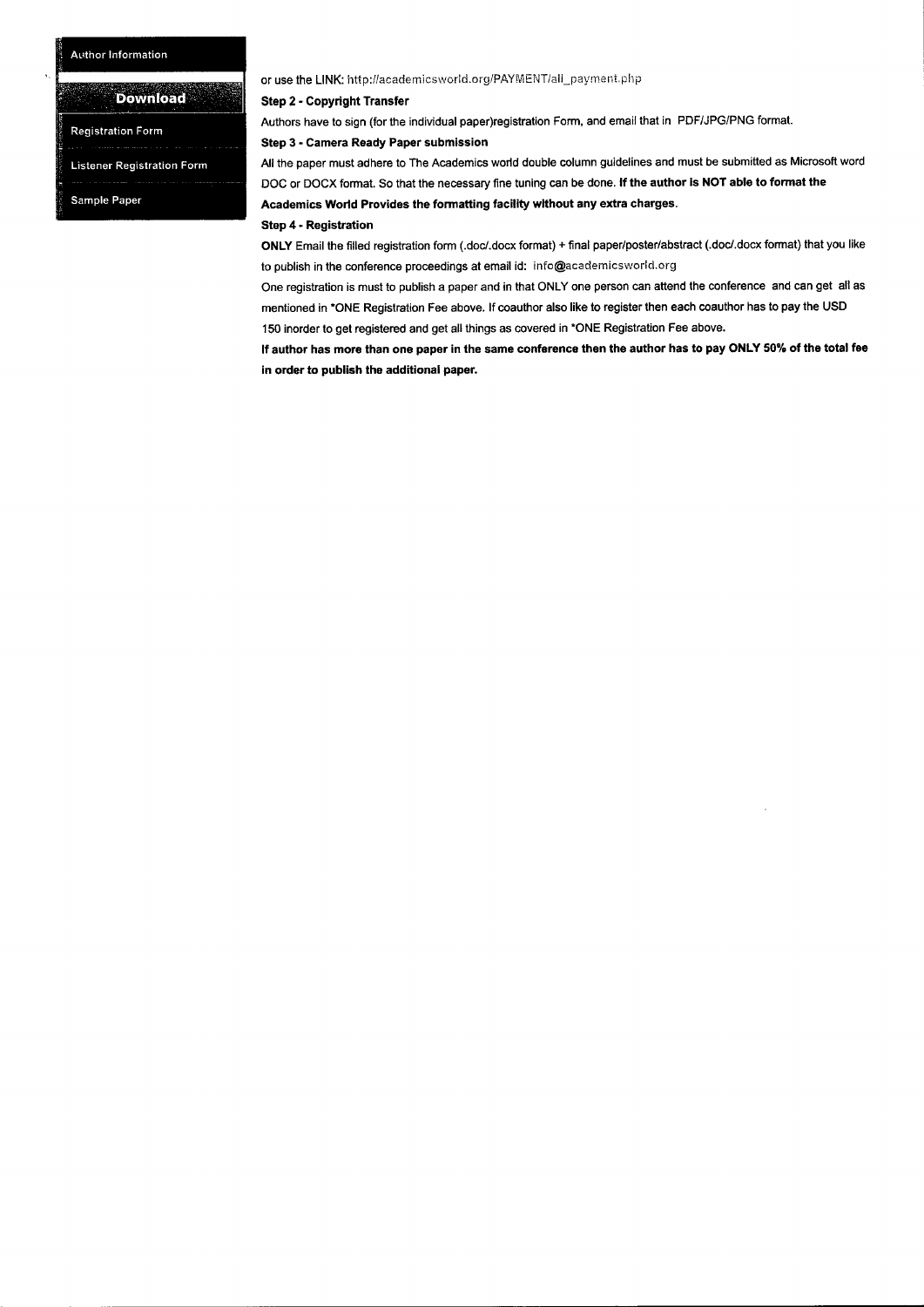



| <b>Conference Information</b>         |
|---------------------------------------|
| <b>Academicsworld Home</b>            |
| <b>Upcoming Conference</b>            |
| Home                                  |
| <b>Call for Papers</b>                |
| <b>Conference Committee</b>           |
| Tentative Conference Programme        |
| Conference Program                    |
| <b>Conference Venue</b>               |
| <b>Become a Reviewerer</b>            |
| Payment                               |
| Awards                                |
| Membership                            |
| <b>World Research library</b>         |
| <b>Conference Gallery</b>             |
| Visa Information                      |
| <b>Invitation Letter</b>              |
| <b>INSTRUCTIONS for PRESENTATIONS</b> |
| <b>Paper Submission</b>               |
| <b>Paper Submission</b>               |
|                                       |

Registration Fees

Conference Venue

**Avec Artists (2019)** 

# **Baiyoke Boutique Hotel Bangkok**

Address: 120/350 Rajprarop Rd, Rajthevee, Bangkok 10400, Thailand Phone:+66 2 251 8255

http://baiyokeboutique.baiyokehotel.com/



Set in the Central Business District and a 3-minute walk from Ratchaprarop Skytrain station, this upscale and trendy boutique hotel is also 1 km from Central World expansive shopping mall.

Chic and colorful, the fun rooms come with free Wi-Fi, flat-screens, minifridges, and tea and coffeemakers. Suites on upper floors add living areas with sofas.

Amenities include a cozy coffee shop, an Internet corner with computers, and a game room with billiard and foosball tables. There's also a full-service spa, along with complimentary local shuttle service and parking.

**For accommodation you can contact Co-ordinator.** 

For accommodation you can **contact coordinator.**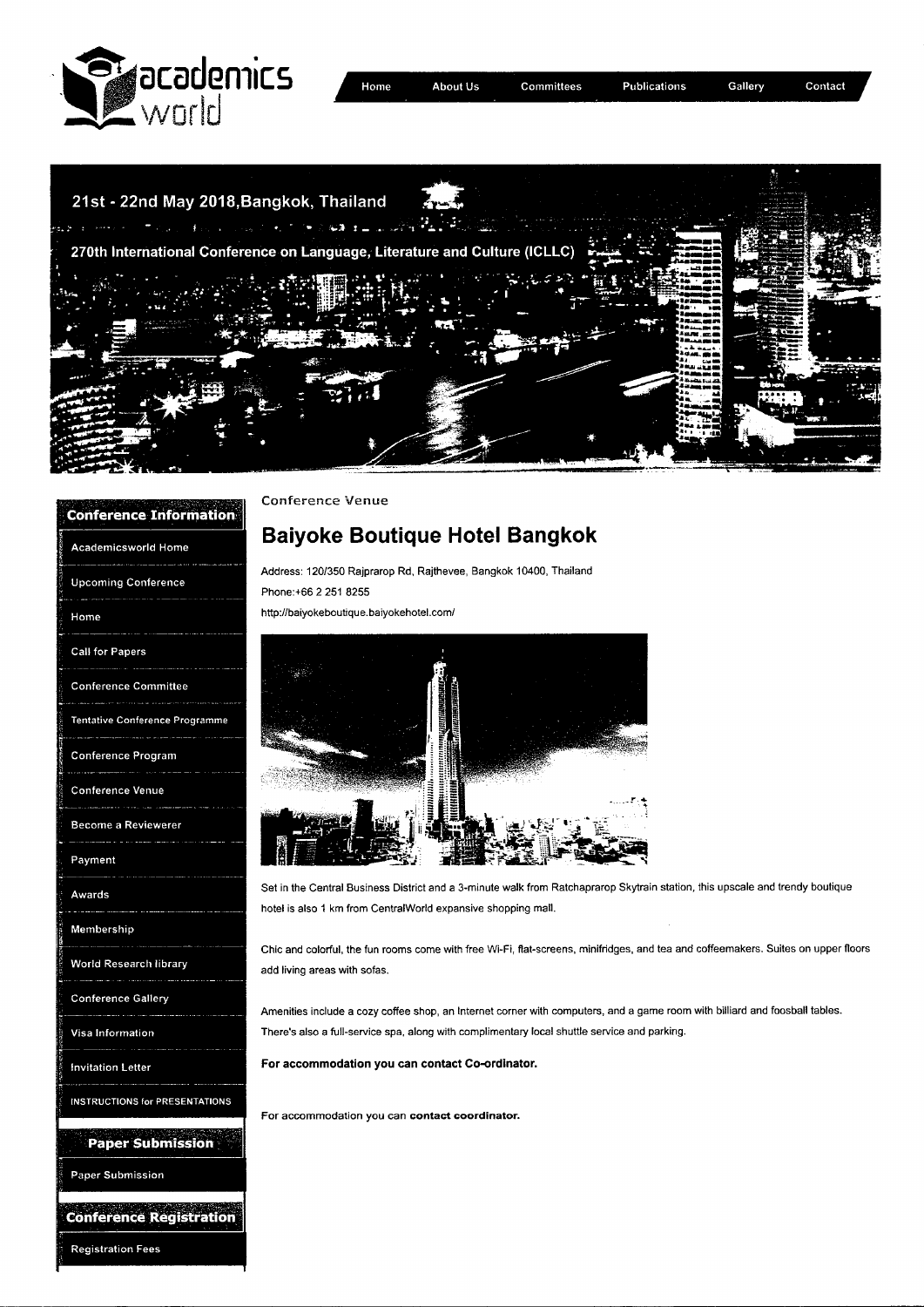

## **acadomics** *international Conference on Language,* Literature and Culture (ICLLC) Bangkok, Thailand **21sf- 22nd May 2018**<br>www.academicsworld.org

**Concence Accepting Iglici** 

Dear **Miramet Thelekan**.

We are happy to inform you that you can register as an audience for **(ICLLC)** on **21st** - **22nd May 2018** at **Bangkok, Thailand** which will be organized by ACADEMICS WORLD and in association with PET for presentation at the Conference. Certificate of Listener will be given.

**Niramol Thajakan** 

**AW-ICLLCBNK-21058-400L** 

**Official Page of event:** http://www.academicsworid.org/Conference2O18/Thailand/4/ICLLC/

For Registration guidelines: http://www.academicsworld.org/Conference2018/Thailand/4/iCLLC/registration.php

Register now by difeking here(By Using Debi Card/Gredit Card/Net Banking) http://academicsworld.org/PAYMENT/all payment.php

**Bank Details:** 

ACCOUNT NAME: Institute For Technology and Research ACCOUNT TYPE: Current Account **BANK NAME** : State Bank of India **ACCOUNT NO:** 32764752761 IFSC CODE: SBiN0010927 SWIFT CODE: SBININBB27Q (For Foreign Money Transfer) ADDRESS : Khaudagiri, Ehubaneswar,Odisha-75i030

OR

**ACCOUNT NAME: THE HER UNIT OF PET** ACCOUNT TYPE: Current Account **ACCOUNTNO.:** 50100106415137 **IFSC CODE: HDFC0003722 SWIFT CODE: HDFCINBBXXX** BANK ADDRESS: KHANDAGIRI BRANCH, BHUBANESWAR, ODISHA, INDIA

\* After the payment via credit card or debit card Kindly and as the transaction details along with the scan copy of the formity proof of the card holder. <sup>se</sup> For any query related to payment you can mull as to- info@academicsworld.org

and The registration fee received by USTEM is not refundable. Registration fee includes charges for conference participation only (Day 01), Arrangements and costs of visa, travelling and accommodation are ant the responsibility of our organization: they will be berne by the author him/herself.

**13. 2018 : 5th May, 2018** 

Download Regd. Form http://academicsworld.org/academicsworld\_include/docs/AW\_Reg%20form%20(Listener).docx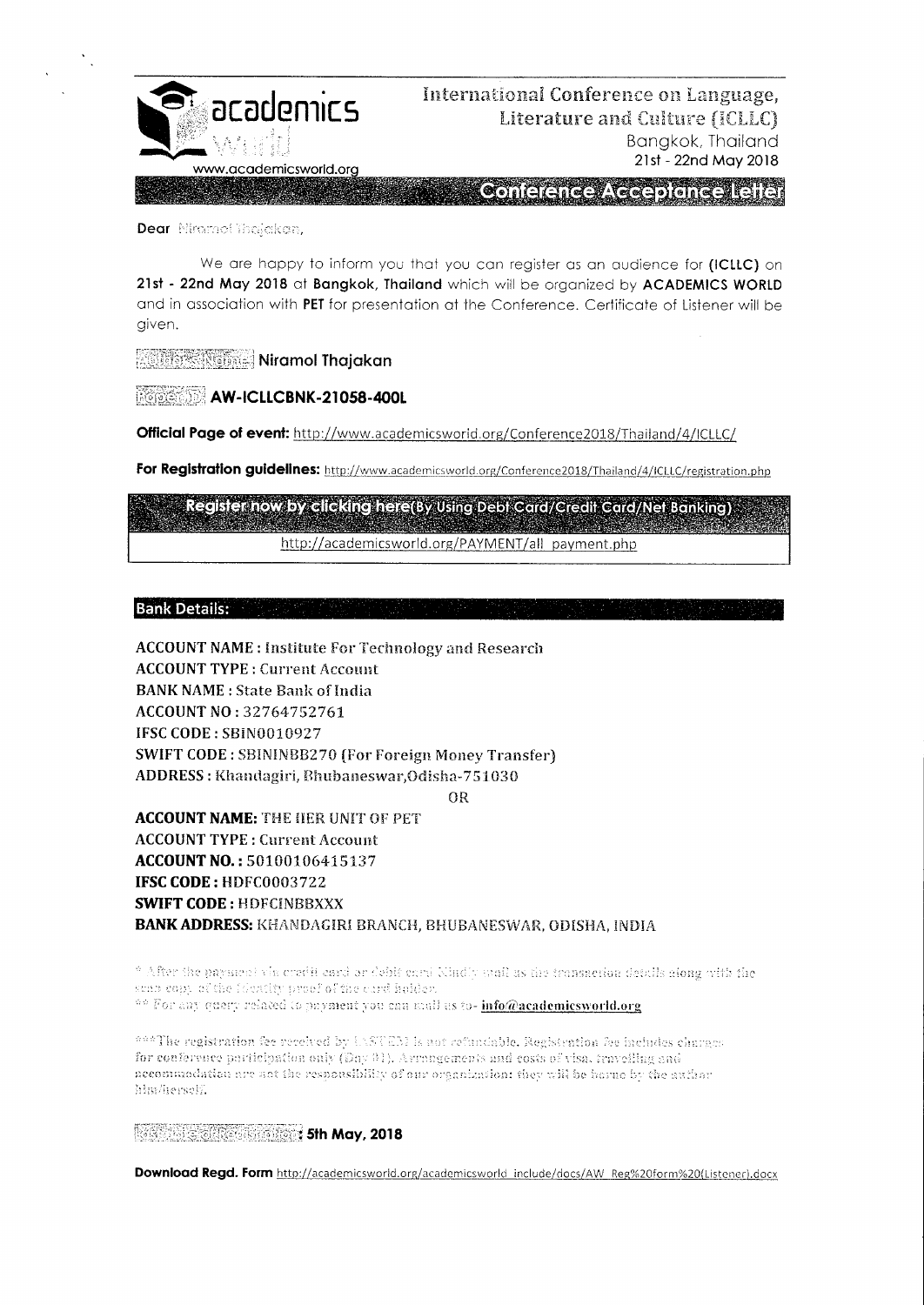Kindly send us the details regarding payment and Registration form to the official mail Id of the Event before last date of registration.

Thank you. Regards Sanket Pattanayak Conference Coordinator Website-www.academicsworld.org mail-id-info@academicsworld.org Contact-+9 1-7077656338 WATSAPP-+97 1565861709 Fax-(0674) 235-0480

 $\widehat{\mathcal{F}}_{\mathcal{G}}$ 

 $\frac{1}{2}$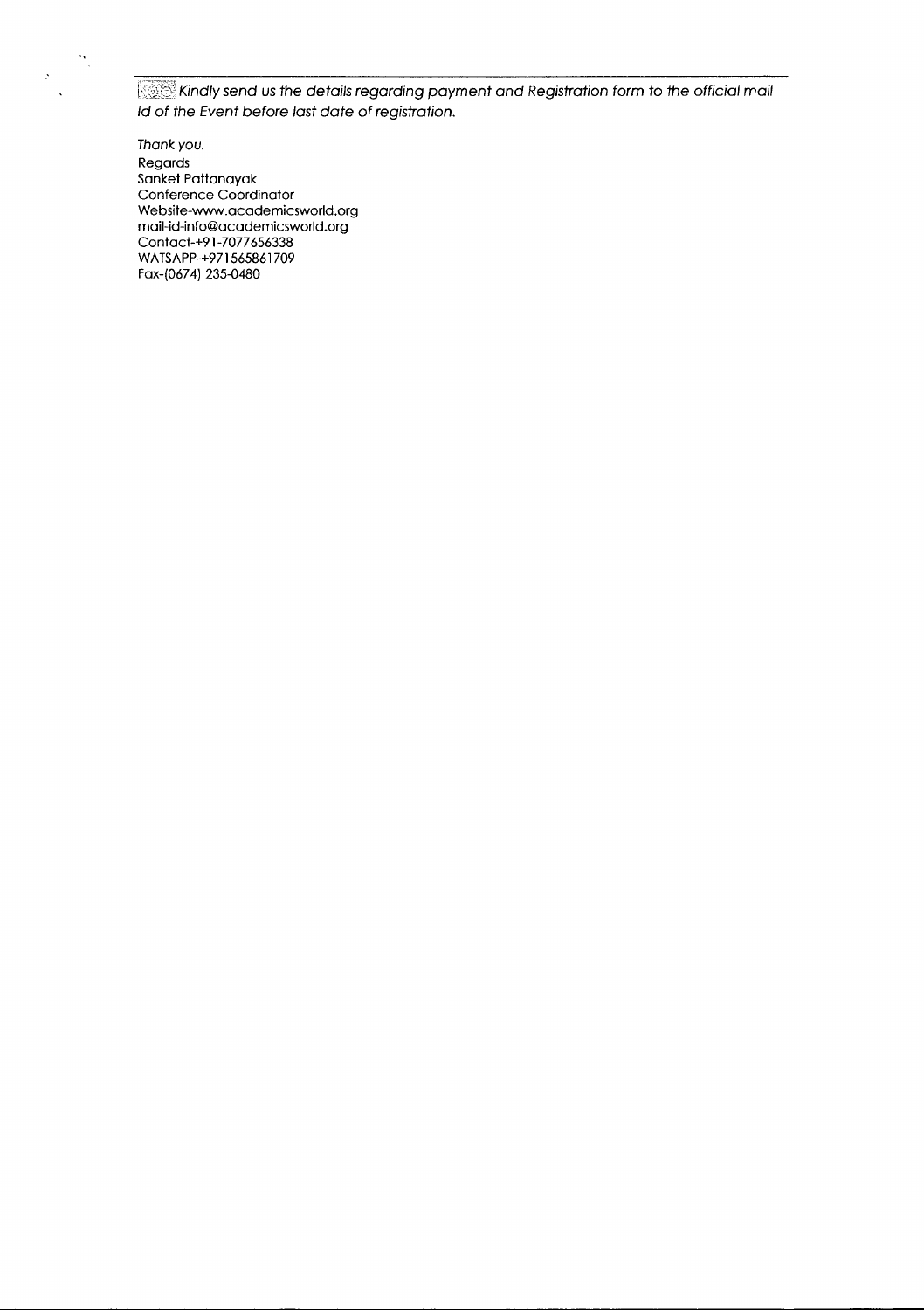

Dear Scieerch Wythising.chai,

We are happy to inform you that you can reaister as an audience for (ICLLC) on **21st 22nd May 2018** at **Bangkok, Thailand** vhich will be organized by ACADEMICS WORLD and in association with **PET** for presentation at the Conference. Certificate of Listener will be given.

**Scijeerat Wulthisingchai** 

**AW-ICLLCBNK-21058-401L** 

**Official Page of event:** http://www.academicsworld.org/Conference2018/Thailand/4/ICLLC/

For Registration guidelines: http://www.academicsworld.org/Conference2018/Thailand/4/ICLLC/registration.php

Register now by elicking here(By Using Debi Card/Credit Card/Net Banking) http://academicsworld.org/PAYMENT/all payment.php

**Bank Details:** 

ACCOUNT NAME: Institute For Technology and Research ACCOUNT TYPE: Current Account **BANK NAME** : State Bank of india **ACCOUNT NO:** 32764752761 IFSC CODE: SB1N0010927 SWIFT CODE : SBNINBB270 (For Foreign Money Transfer) ADDRESS: Khandagiri, Bhubaneswar, Odisha-751030

OR

**ACCOUNT NAME:** THE HER UNIT OF PET ACCOUNT TYPE: Current Account **ACCOUNT NO.:** 50100106415137 **IFSC CODE:** HDFC0003722 **SWIFT CODE:** HDFCINBBXXX BANK ADDRESS: KHANDAGIRI BRANCH, BHUBANESWAR, ODISHA, INDIA

\* After the payment via credit card or debit card (Gudly mail as the transaction details along with the sean copy of the Mentity proof of the card holder. <sup>44</sup> For any query related to payment you can mail us to- info@academicsworld.org

and The registration fee received by IASTEM is not refundable. Registration fee includes charges for conference participation only (Day 01). Armagements and costs of visa, travelling and accommodation are not the responsibility of our organization; they will be borne by the author him/herself.

**:5th May, 2018** 

Download Regd. Form http://academicsworld.org/academicsworld\_include/docs/AW\_Reg%20form%20(Listener).docx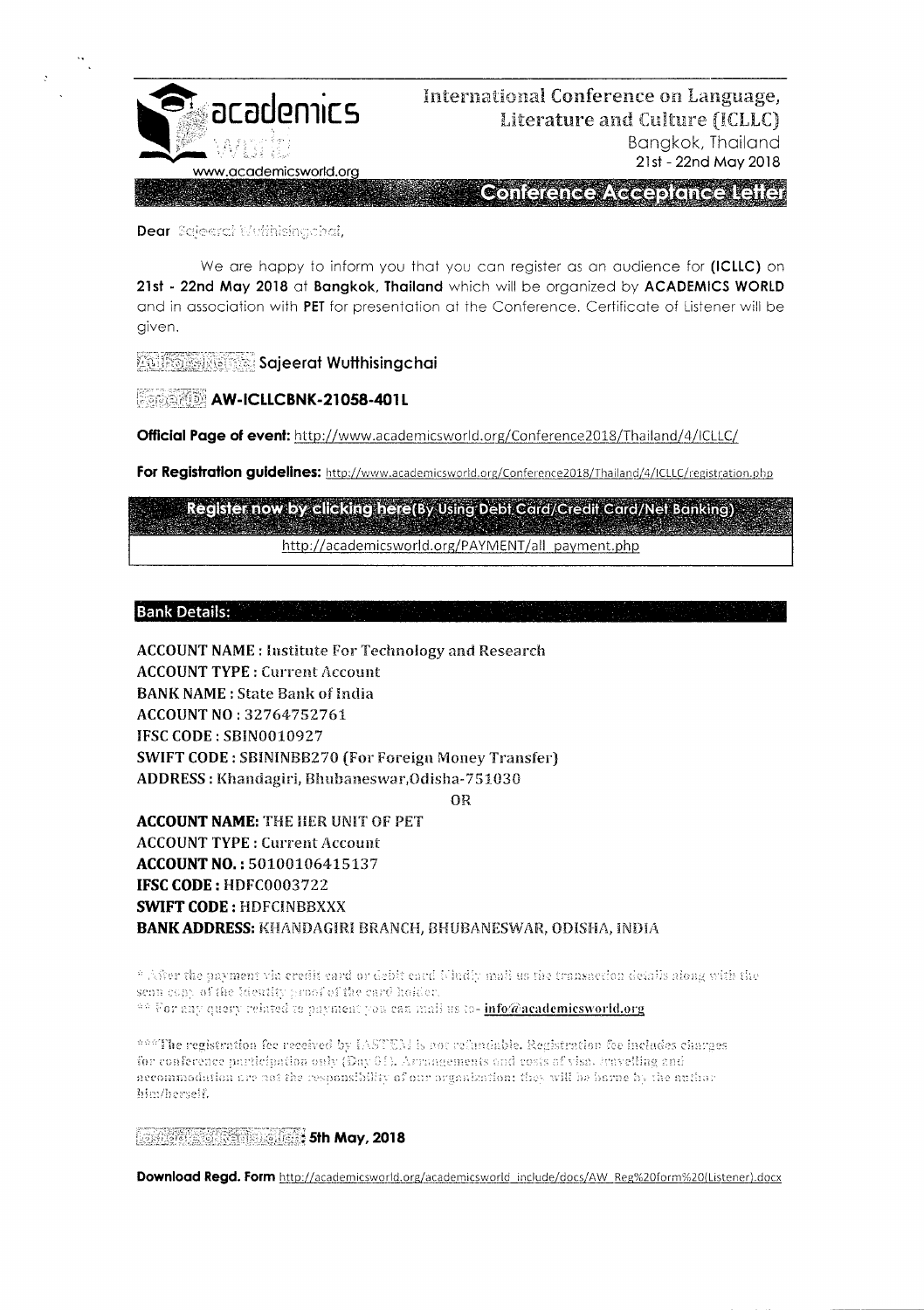

Kindly send us the details regarding payment and Registration form to the official mail Id of the Event before last date of regisfration.

Thank you. Regards Sanket Pattanayak Conference Coordinator Website-www.academicsworld.org mail-id-info@academicsworld.org Contact-+9 1-7077656338 WATSAPP-+971 565861709 Fax-(0674) 235-0480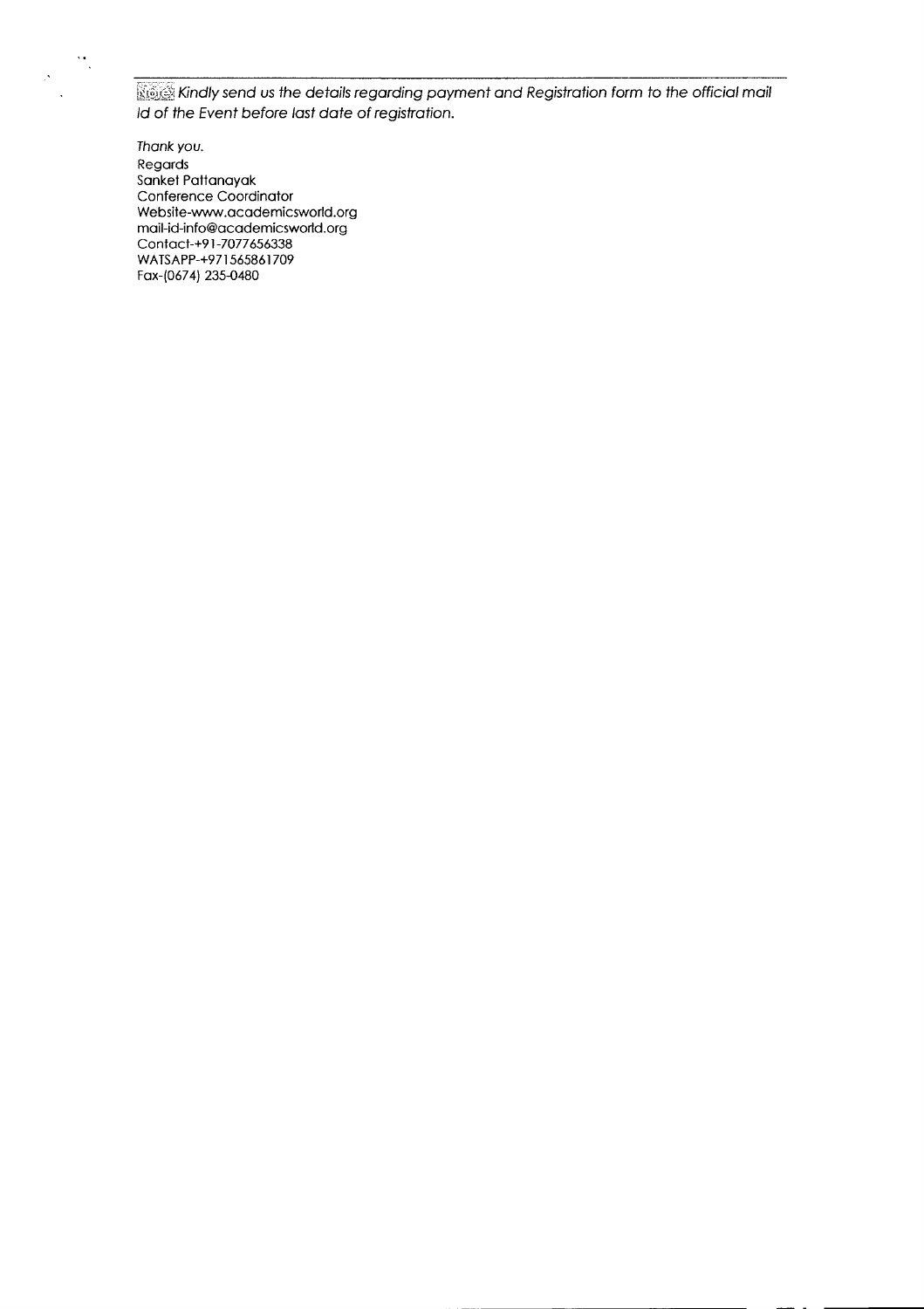

## International Conference on Language. Literature and Culture (ICLLC) Banakok, Thailand 21st - 22nd May 2018

Contarance/\ecaptencellana

Dear Chuilgam Raktham,

We are happy to inform you that you can register as an audience for (ICLLC) on 21st - 22nd May 2018 at Bangkok, Thailand which will be organized by ACADEMICS WORLD and in association with PET for presentation at the Conference. Certificate of Listener will be given.

**Allies New Chutigarn Raktham** 

**AW-ICLLCBNK-21058-402L** 

Official Page of event: http://www.academicsworld.org/Conference2018/Thailand/4/ICLLC/

For Registration guidelines: http://www.academicsworld.org/Conference2018/Thailand/4/ICLLC/registration.php

Register now by clicking here By Using Debi Card/Credit Card/Net Banking) http://academicsworld.org/PAYMENT/all\_payment.php

**Bank Details:** 

**ACCOUNT NAME: Institute For Technology and Research ACCOUNT TYPE: Current Account BANK NAME: State Bank of India ACCOUNT NO: 32764752761** IFSC CODE: SRIN0010927 **SWIFT CODE: SBININBB270 (For Foreign Money Transfer)** ADDRESS: Khandagiri, Bhubaneswar, Odisha-751030

OR

**ACCOUNT NAME: THE HER UNIT OF PET ACCOUNT TYPE: Current Account** ACCOUNT NO.: 50100106415137 IFSC CODE: HDFC0003722 **SWIFT CODE: HDFCINBBXXX BANK ADDRESS: KHANDAGIRI BRANCH, BHUBANESWAR, ODISHA, INDIA** 

\* After the payment via credit card or debit card kindly mail as the transaction details siong with the scan copy of the Identity proof of the card holder. \*\* For any query related to payment you can mail us to- info@academicsworld.org

\*\*\*The registration fee received by IASTEM is not refundable. Registration fee includes charges for conference participation only (Day 61). Arrangements and costs of visa, travelling and necommodation are not the responsibility of our organization; they will be borne by the author him/herself.

**Mary, 2018** 

Download Regd. Form http://academicsworld.org/academicsworld\_include/docs/AW\_Reg%20form%20(Listener).docx